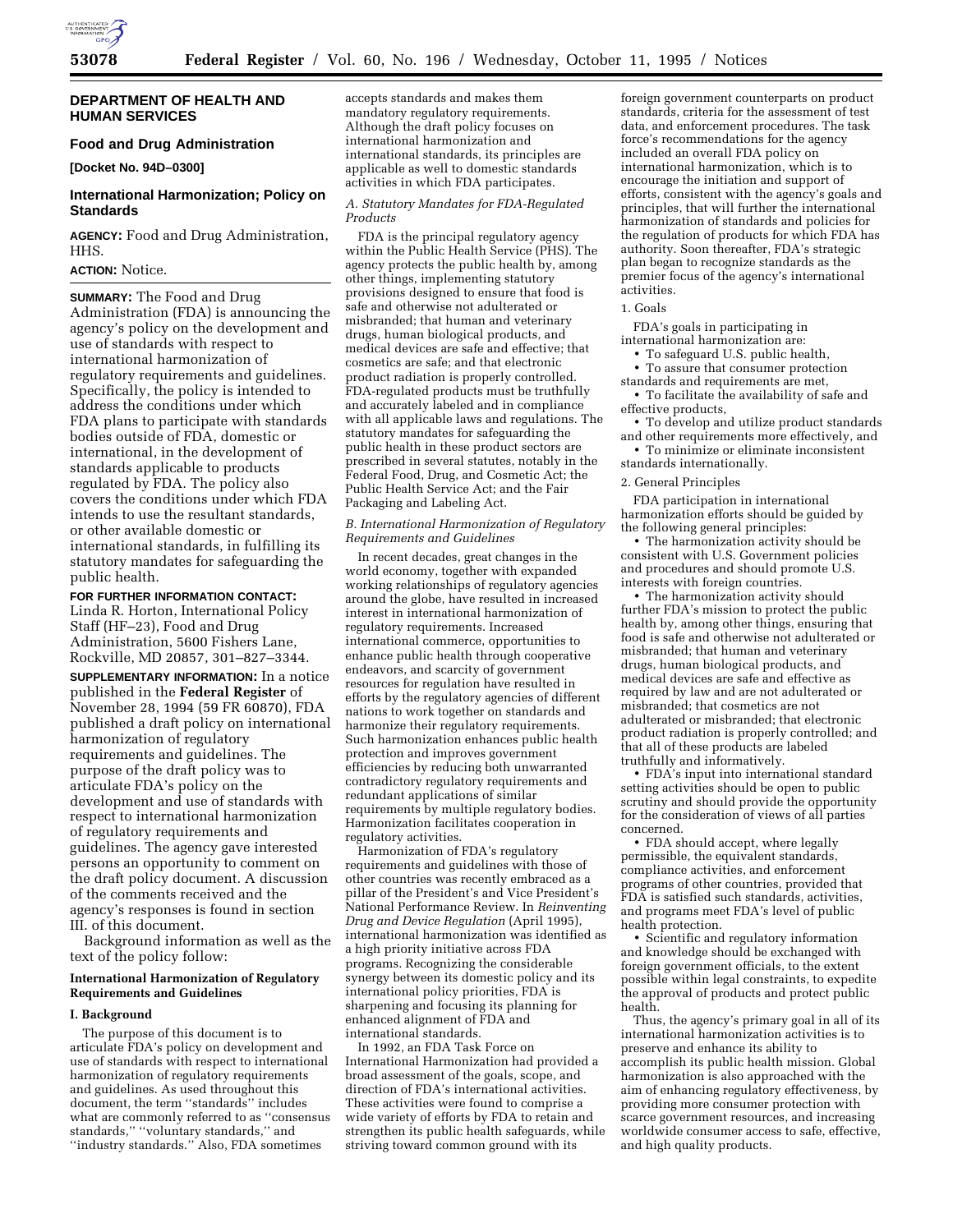#### *C. Other Obligations and Policies*

#### 1. International Agreements

The U.S. Government is a party to international trade agreements. In the United States, such trade agreements become effective only after implementing legislation is signed into law. FDA has participated in recent international trade negotiations to ensure that FDA's requirements are preserved and that regulatory practices can remain focused on fulfilling the agency's mission to protect the public health while being supportive of emerging, broader U.S. Government obligations and policies. In addition, FDA continues to be involved in work of the World Trade Organization (WTO) as well as the North American Free Trade Agreement (NAFTA) committees on sanitary and phytosanitary measures, and on technical barriers to trade, in order to foster international harmonization of regulatory requirements and to facilitate consultation on trade issues. Recently FDA has begun to be involved in other regional activities, e.g., the Forum on Asia Pacific Economic Cooperation (APEC), work on initial steps toward a Free Trade Area of the Americas (FTAA), and work towards a Transatlantic Area that strengthens our ties with Europe.

The principal international trade agreement is the General Agreement on Tariffs and Trade (GATT), which entered into force on January 1, 1948. GATT has since been amended several times following negotiation sessions known as rounds.

The GATT Agreement on Technical Barriers to Trade (TBT), popularly known as the Standards Code, was negotiated during the Tokyo Round of the GATT in the 1970's and entered into force on January 1, 1980. As part of a general effort to reduce unnecessary nontariff barriers to trade, the TBT agreement was intended to promote use by countries of standards, technical regulations, and conformity assessment procedures that are based on work done by international standards bodies. The implementing legislation for the TBT agreement, provided in the Trade Agreements Act of 1979 as amended in 1994 (Pub. L. 103–465; 19 U.S.C 2531–2582), has thus provided additional authority for FDA's international standards activity. To assure that harmonization does not result in lowering safety or quality standards for U.S. consumers, this law contains the safeguard that:

"\* \* \* No standard-related activity of any private person, Federal agency, or State agency shall be deemed to constitute an unnecessary obstacle to the foreign commerce of the United States if the demonstrable purpose of the standardsrelated activity is to achieve a legitimate domestic objective including, but not limited to, the protection of legitimate health or safety, essential security, environmental, or consumer interests and if such activity does not operate to exclude imported products which fully meet the objectives of such activity.''

The most recent GATT round, the Uruguay Round, was concluded on December 15, 1993, and was formally signed at the Marrakech Ministerial Meeting on April 15, 1994. The new WTO will administer the new GATT and other Uruguay Round agreements,

and every country that is a member of the WTO will be required to adhere to all of these agreements. On December 8, 1994, Pub. L. 103–465 was enacted in the United States to approve and implement the Uruguay Round agreements. This law included updating changes in the Trade Agreements Act that reaffirmed the duty of Federal agencies to participate in international standards activities, subject to available resources.

One of the agreements of the Uruguay Round administered by the WTO is the new agreement on TBT, which is similar in many respects to the 1980 TBT agreement. As with the 1980 TBT agreement, the purpose of the new TBT agreement is to ensure that product standards, technical regulations, and related procedures do not create unnecessary obstacles to trade. The new TBT agreement ensures, and clearly states, that each country has the right to establish and maintain technical regulations for the protection of human, animal, and plant life and health and the environment, and for prevention against deceptive practices.

In the new TBT agreement, the term "standard" is defined as:

''[A] document approved by a recognized body, that provides, for common and repeated use, rules, guidelines or characteristics for products or related processes and production methods, *with which compliance is not mandatory* [emphasis added]. It may also include or deal exclusively with terminology, symbols, packaging, marking or labelling requirements as they apply to a product, process or production method.''

Also, ''technical regulation'' is defined as: ''[A] document which lays down product characteristics or their related processes and production methods, including applicable administrative provisions, *with which compliance is mandatory* [emphasis added]. It may also include or deal exclusively with terminology, symbols, packaging, marking, or labelling requirements as they apply to a product, process or production method.''

Thus, in the language of the new TBT agreement, when a government acts to accept a voluntary standard to make it mandatory, the resulting document is a technical regulation. A measure used to ascertain compliance with a standard or technical regulation is a conformity assessment procedure.

The new TBT agreement continues and strengthens the reference to international standards found in the 1980 TBT agreement. Specifically, the agreement states that, where technical regulations are required and relevant international standards exist or their completion is imminent, WTO-member countries shall use them, or the relevant parts of them, as a basis for their technical regulations, except when such international standards or relevant parts would be an ineffective or inappropriate means for the fulfillment of the legitimate objectives pursued. Further, the agreement states that, with a view towards harmonizing technical regulations on as wide a basis as possible, WTO-member countries shall play a full part within the limits of their resources in the preparation by appropriate international

standards bodies of international standards for products for which they either have adopted or expect to adopt technical regulations.

Another agreement of the Uruguay Round administered by the WTO is the Agreement on the Application of Sanitary and Phytosanitary Measures (SPS agreement). This agreement pertains to those measures intended: (1) To protect animal or plant life or health within a territory from risks arising from the entry, establishment, or spread of pests, diseases, disease-carrying organisms, or disease-causing organisms; (2) to protect human or animal life or health within a territory from risks arising from additives, contaminants, toxins, or disease-causing organisms in foods, beverages, or feedstuffs; (3) to protect human life or health within a territory from risks arising from diseases carried by animals, plants, or products thereof, or from entry, establishment, or spread of pests; or (4) to prevent or limit other damage within a territory from the entry, establishment, or spread of pests.

In order to harmonize SPS measures on as wide a basis as possible, the SPS agreement encourages Members to base their SPS measures on international standards, guidelines, or recommendations. Thus, the SPS agreement, like the new TBT agreement, encourages use of international standards. The SPS agreement refers specifically to standards established by the Codex Alimentarius Commission, as discussed below.

NAFTA also contains TBT and SPS agreements similar to those in the new WTO agreements.

#### 2. Internal U.S. Government Policy

The United States Office of Management and Budget (OMB), in its revision to OMB Circular No. A–119 (58 FR 57643, October 26, 1993), provides policy on Federal use of standards and agency participation in voluntary standards bodies and standardsdeveloping groups:

''It is the policy of the Federal Government in its procurement and regulatory activities to:

a. Rely on voluntary standards, both domestic and international, whenever feasible and consistent with the law and regulation pursuant to law;

b. Participate in voluntary standards bodies when such participation is in the public interest and is compatible with agencies' missions, authorities, priorities, and budget resources; and

c. Coordinate agency participation in voluntary standards bodies so that: (1) The most effective use is made of agency resources and representatives; and (2) the views expressed by such representatives are in the public interest and, as a minimum, do not conflict with the interests and established views of the agencies.''

OMB Circular No. A–119 also establishes additional policy guidance and responsibilities for U.S. Government agencies. It is applicable to all executive agency participation in voluntary standards activities, domestic and international, but not to activities carried out pursuant to treaties and international standardization agreements.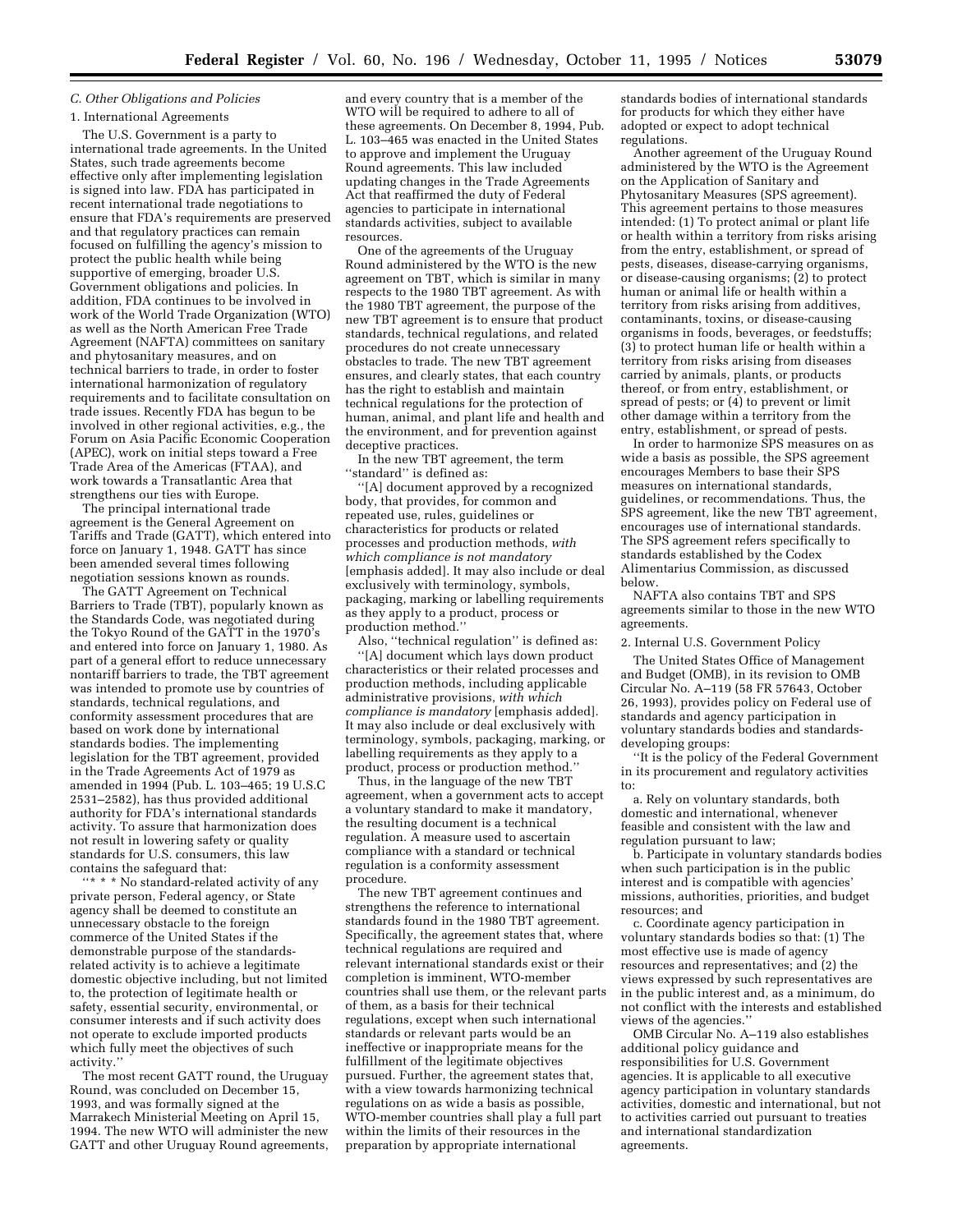The term ''standard,'' as defined in OMB Circular No. A–119, means:

''\* \* \* a prescribed set of rules, conditions, or requirements concerned with the definition of terms; classification of components; delineation of procedures; specification of dimensions, materials, performance, design, or operations; measurement of quality and quantity in describing materials, products, systems, services, or practices; or descriptions of fit and measurement of size.''

The circular defines ''voluntary standards'' as:

''\* \* \* established generally by private sector bodies, both domestic and international, and are available for use by any person or organization, private or governmental. The term voluntary standard includes what are commonly referred to as ''industry standards'' as well as ''consensus standards,'' but does not include professional standards of personal conduct, institutional codes of ethics, private standards of individual firms, or standards mandated by law, such as those contained in the United States Pharmacopeia and the National Formulary, as referenced in 21 U.S.C. 351.''

These definitions in OMB Circular No. A– 119 conform to common usage and are consistent with the usage of these terms throughout this policy document. It should be noted that, under the TBT, ''standards'' are considered to be nonmandatory (i.e., voluntary) unless promulgated into mandatory technical regulations.

## **II. Standards Programs and Practices Within FDA**

*A. Purpose of FDA Involvement in Standards*

The central purpose of FDA involvement in the development and use of standards is to assist the agency in fulfilling its public health, regulatory mission. The agency intends to participate in the development of standards, domestic or international, and adopt or use standards when such action will enhance its ability to protect consumers and the effectiveness or efficiency of its regulatory efforts. In doing so, FDA recognizes that standards often serve as useful adjuncts to agency regulatory controls and that economies of time and human resources are often realized in solving problems when consensus-building activities are undertaken and conducted in open, public arenas. The working together of FDA staff with other professionals outside the agency in standards bodies effectively multiplies the technical resources available to FDA. Further, standards bodies generally have in place procedures for periodically reviewing and updating completed standards, thus extending the resourcemultiplier effect, as well as keeping the solutions current with the state of knowledge. The economy of effort translates into monetary savings to the agency, regulated industries, and ultimately consumers. Further, using standards, especially international ones, is a means to facilitate the harmonization of FDA regulatory requirements with those of foreign governments, to better serve domestic and global public health.

Another benefit of participating in the development of standards at both domestic and international levels is that in sharing technical information with technical groups and professionals outside FDA, staff members have opportunities to learn of other viewpoints on an issue, to establish scientific leadership, and to remain informed of stateof-the-art science and technology.

#### *B. Past and Present Activities*

FDA has been involved in standards activities for many years, and on January 25, 1977, the agency promulgated a final regulation, now found at 21 CFR 10.95 (§ 10.95), covering the participation by FDA employees in standards-setting activities outside the agency. This regulation encourages FDA participation in standardsetting activities that are in the public interest and specifies the circumstances under which FDA employees can participate in various types of standards bodies.

Standards activities of multilateral organizations such as the World Health Organization (WHO) and the Organization for Economic Cooperation and Development (OECD, an international organization with 25 member countries with advanced industrial economies) are often important to FDA and frequently involve multiple product types. For example, OECD is developing Genetic Toxicology Test Guidelines that are of interest to all FDA Centers. Similarly, guidelines developed under the International Programme on Chemical Safety of the WHO relate to chemicals that may be in a wide variety of FDA-regulated products, such as food additives, pesticides, drugs, animal drugs, biologics, and devices. The United States Pharmacopeia is a national standard setting body in which FDA officials actively participate.

The principal standards organizations that are not connected with a treaty are the International Organization for Standardization (ISO) and the International Electrotechnical Commission (IEC). Private organizations and government agencies, including FDA, participate in ISO and IEC activities through the American National Standards Institute (ANSI). ANSI represents the United States in the ISO and IEC and coordinates much of the standards development activity in the United States. As discussed below, FDA is active in many ISO, IEC, ANSI, and standards development organization activities. For example, FDA is represented on the Board of Directors of ANSI and on several of its committees and working groups.

# 1. Foods and Veterinary Medicine

FDA's Center for Food Safety and Applied Nutrition (CFSAN) and Center for Veterinary Medicine (CVM) actively participate in the development of international standards by the Codex Alimentarius Commission (Codex). Codex is an international organization formed in 1962 to facilitate world trade in foods and to promote consumer protection. It is a subsidiary of two United Nations components, the Food and Agriculture Organization (FAO) and the WHO. Codex standards cover food commodity standards (similar to FDA standards of identity), food additives, food

contaminants, and residues of veterinary drugs in food. FDA officials chair two Codex committees, the Food Hygiene Committee and the Residues of Veterinary Drugs in Foods Committee, and participate in many others. Through its involvement, FDA has been influential in the establishment of many Codex standards. FDA's procedures for reviewing Codex standards for purposes of regulation are codified in 21 CFR 130.6 and 564.6.

A provision of the United States implementing legislation for the Uruguay Round Agreements, Pub. L. 103–465, requires the President to designate an agency to inform the public, through a notice published in the **Federal Register** each year by June 1, of certain Codex Alimentarius standardsetting activities. The President, pursuant to Proclamation No. 6780 of March 23, 1995 (60 FR 15845, March 27, 1995), designated the Department of Agriculture to have this responsibility, and the first such notice of Codex activities was published in the **Federal Register** of May 23, 1995 (60 FR 27250).

In 1988, the governments of the United States and Canada entered into the Canada-United States Free Trade Agreement (now largely superseded by NAFTA). Since then, officials from CFSAN and CVM have participated in technical working groups responsible for implementation of the chapter of the agreement that deals with agriculture, food, beverage, and related goods (the CUSFTA Technical Working Groups).

Officials from CFSAN and CVM also participate in the development of standards by such domestic and international groups as the Food Chemicals Codex (FCC), AOAC International (previously, the Association of Official Analytical Chemists), expert committees of the WHO, FAO, ISO, and other international consensus standards bodies. Standards developed by these organizations are used by industry, both in the United States and abroad. These standards provide industry with guidance for food grade materials and processes, and thus help elevate the quality of food and food chemicals in domestic and international trade.

CFSAN has adopted many FCC and American Society for Testing and Materials (ASTM) standards and AOAC methods, incorporating them into regulations for both food additives and generally recognized as safe food ingredients. CFSAN also refers industry to relevant FCC, Codex, or ASTM standards when discussing particular issues related to good manufacturing practices. CFSAN accepts many AOAC and equivalent methods for use by laboratories in assaying food and in testing for contaminants in food.

CVM accepts many AOAC and equivalent methods for use by laboratories in testing for drug residues in animal tissues. CVM has adopted the consumption estimates used by the FAO/WHO Joint Expert Committee on Food Additives in the development of standards for drug residues in animal tissues.

CVM is also an active participant in a new harmonization effort under the auspices of the Office of International Epizooties (OIE). This activity is known as the International Cooperation on Harmonisation of Technical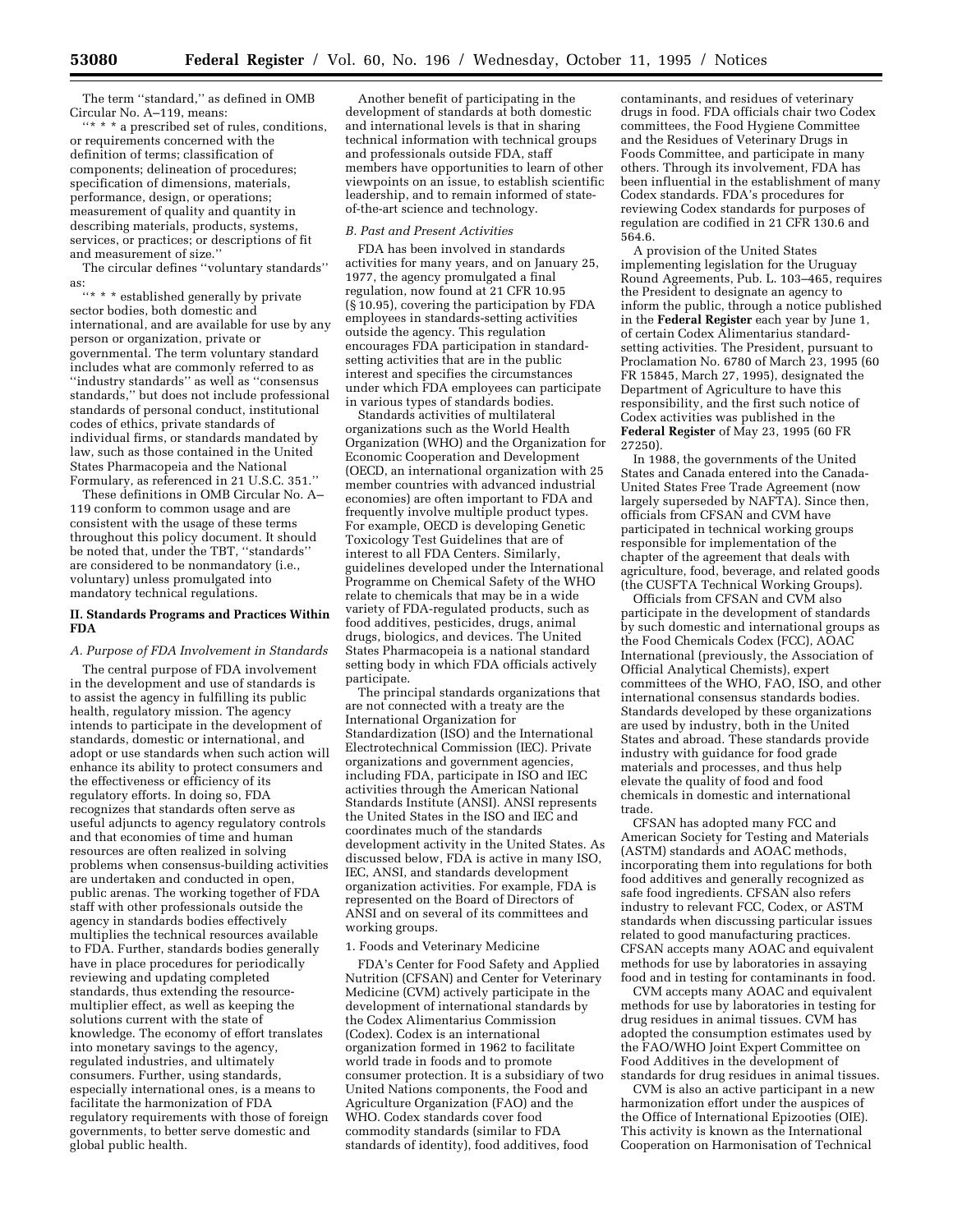Requirements for Registration of Veterinary Medicinal Products (VICH).

## 2. Biologics and Drugs

There has been active international standard setting for biological products for more than 50 years. Officials from FDA's Center for Biologics Evaluation and Research (CBER) serve as experts or members of a variety of international committees that perform standard-setting functions. Activities have encompassed collaborative studies to establish international units of measure and to develop internationally accepted standards for control of biologics, including WHO standards. Efforts have been directed to many kinds of biological products, including vaccines, human blood and plasma products, blood testing reagents, and allergenic extracts, and have extended to biotechnology-derived growth factors, cytokines, and monoclonal antibody products.

FDA's Center for Drug Evaluation and Research (CDER), CBER, and the National Center for Toxicological Research (NCTR) actively participate in the International Conference on Harmonisation of Technical Requirements for Registration of Pharmaceuticals for Human Use (ICH). This ongoing project, begun in 1989, has been undertaken by governmental agencies responsible for regulation of drugs and by industry trade organizations from the European Union (EU), Japan, and the United States. Specifically, ICH is sponsored jointly by the Commission of the European Communities (CEC), the Japanese Ministry of Health and Welfare (MHW), FDA, the European Federation of Pharmaceutical Industries' Associations (EFPIA), the Japan Pharmaceutical Manufacturers Association (JPMA), and the Pharmaceutical Research and Manufacturers Association (PhRMA) of the United States. In addition, the International Federation of Pharmaceutical Manufacturers Associations (IFPMA) participates as an umbrella organization for the pharmaceutical industry and provides the secretariat function for ICH. ICH operates under the direction of the ICH Steering Committee, which is comprised of representatives of these organizations. Official observer status has been given to WHO, the European Free Trade Area (EFTA), and the Health Protection Branch of Canada.

The purposes of ICH are to: (1) Provide a forum for a dialogue between regulatory agencies and the pharmaceutical industry on differences in the technical requirements for product registration (i.e., requirements for product marketing) in the EU, Japan, and the United States; (2) identify areas where modifications in technical requirements or greater mutual acceptance of research and development procedures could lead to more efficient use of human, animal, and material resources without compromising safety, quality, and efficacy; and (3) make recommendations of practical ways to achieve greater harmonization in the interpretation and application of technical guidelines and requirements for registration. The work products of ICH, created in working groups of experts from the regulatory agencies and industry, consist of a series of consensus guidance documents.

These guidance documents, after successive ICH steps of review and acceptance, including an opportunity for public review and comment in the respective jurisdictions, are forwarded to the regulatory agencies with the expectation that they will be formally adopted by the agencies.

Officials from both CBER and CDER also participate in a consensus standard setting activity sponsored by the Council for International Organizations of Medical Sciences (CIOMS) that is aimed at standardizing medical definitions and adverse experience reporting.

3. Medical Devices and Radiation-Emitting Products

FDA's Center for Devices and Radiological Health (CDRH) has had extensive involvement with standards in its regulation of medical devices, as well as electronic products that emit radiation. The development of standards to solve problems related to medical devices involves many groups outside FDA. The interaction between CDRH and the manufacturing and health care communities that frequently occurs during the standards development process provides knowledge and insight into the use of products, problems, and the effectiveness of solutions. Frequently, the public discussion of the problem that occurs in the consensusbuilding process results in the manufacturers and the users of the subject medical device implementing the solution before a standard is formally completed. Thus, CDRH has encouraged participation in the development of standards as a useful adjunct to regulatory controls. CDRH's approach to use and participation in the development of consensus standards was described in a letter dated June 29, 1993, to all interested parties from the Director of CDRH. (This policy did not apply to mandatory performance standards, i.e., technical regulations, for class II medical devices as specified under the Medical Device Amendments of 1976 (Pub. L. 94–295). The Safe Medical Devices Act of 1990, SMDA (Pub. L. 101–629), puts the promulgation of mandatory standards at the discretion of the agency.)

Over 200 completed consensus standards and selected sections of additional draft standards that are not yet complete have been incorporated into guidance documents for applications for conducting clinical trials with investigational devices and applications for permitting devices to be marketed. These guidance documents are widely disseminated by CDRH to all interested parties. Other standards used by CDRH, or which CDRH has helped to develop, concern measurement or test methods, or support good manufacturing practices and quality assurance.

A new ISO Committee, Technical Committee 210 (TC–210) is developing harmonized standards in these areas. Also, CDRH is an active participant in the Global Harmonization Task Force, in cooperation with officials from Canada, the EU, Japan, and other countries.

CDRH has published a notice of a working draft of a final rule to revise the current good manufacturing practice regulations for medical devices (60 FR 37856, July 24, 1995), in part to ensure that they are compatible with specifications for quality systems

contained in an international quality standard developed by ISO, namely ISO 9001 ''Quality Systems Part 1. Specification for Design/Development, Production, Installation, and Servicing.'' This standard (ISO 9001) is becoming widely recognized by medical device regulatory authorities worldwide and is finding application in many other industry sectors as well. CDRH officials, working with counterpart foreign government officials, are pursuing in stepwise fashion the harmonization of quality system inspection procedures and enforcement.

The process of harmonizing regulatory requirements is facilitated by using an international standard as a basis. Such harmonization is not only recognized public policy, but for medical devices, it is explicitly encouraged by provisions of SMDA (Pub. L. 101–629), which states, in part, that FDA ''\* \* \* may enter into agreements with foreign countries to facilitate commerce in devices between the United States and [foreign] countries consistent with the requirements of this Act.'' 21 U.S.C. 383.

In a recent (April 1995) program review, CDRH reported that in 1994, 192 Center staff members served as primary and alternate liaison representatives on 440 committees and subcommittees in 38 standards developing organizations (domestic and foreign). CDRH actively reviewed 286 draft standards; of these, 134 were with nine international standards organizations. The experience CDRH has acquired over the years has provided the foundation for the standards policy it announced on June 29, 1993. The essential features of that policy are reflected in the FDA policy presented in section IV. below.

#### 4. Regulatory Affairs

FDA's Office of Regulatory Affairs (ORA) is increasingly active in international standards activities relevant to quality control and conforming assessment, including activities relevant to ISO—9001 and laboratory regulation.

#### **III. Response to Comments**

In response to its request for comments on the draft international harmonization policy on standards, FDA received comments from ten organizations (standards setting organizations, trade and professional associations, a manufacturer, and a consumer organization). A discussion of the comments received and the agency's responses follow.

1. In general, the comments supported the agency's proposed international harmonization policy on standards. For example, one comment stated that the policy demonstrated the agency's commitment to the international standards development process as well as international harmonization. Another comment pointed out that the policy will better enable the agency to establish agreements with other global regulatory bodies, and ultimately permit FDA to carry out its mandate to protect the public health in a more efficient and cost effective manner. Other comments stated that the harmonization of regulatory requirements and supportive standards could benefit U.S. companies engaged in international trade. In addition, one of these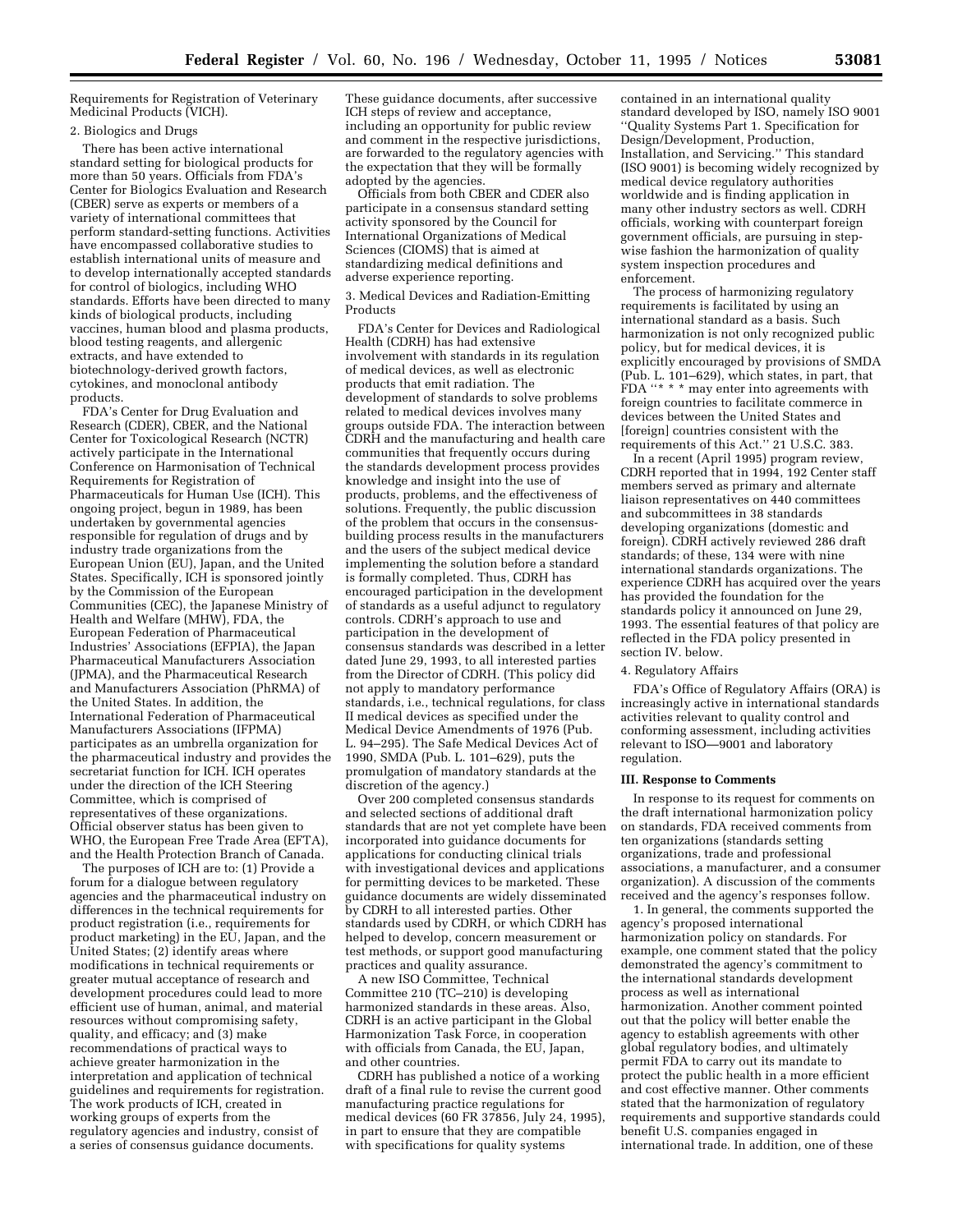comments pointed out that standards reflect technology, and that the first priority with regard to standards should always be to develop standards that represent the best available technological solutions, adding that 'harmony' and 'consistency' can be achieved through the general acceptance of excellent technological solutions. FDA agrees with these comments.

# *A. Potential for Lowered Standards*

2. Two comments stated that harmonization has the potential to result in lowered standards, with potential adverse effects on public health protection. One of the comments expressed concern that FDA was subordinating the public interest in favor of voluntary standards bodies and standards developing groups in a manner that is inconsistent with the vital tasks assigned to the agency to protect health. The second comment argued that the first priority with regard to standards should be to develop standards that represent the best available technological solutions, and that FDA should not support international standards that reflect inferior or compromised technological solutions that become obstacles, rather than benefits, to U.S. industry. Another comment, while agreeing that international standards should be adopted as national standards whenever possible, stated that international standards may sometimes not meet the needs of our health care community, adding that some may contain safety standards only and no performance parameters, and that the international standards may also be inconsistent with our country's codes and regulations.

FDA wishes to reassure those who commented that FDA's participation in international harmonization activities is intended to safeguard the U.S. public health and to assure that consumer protection standards and requirements are met. Indeed, a central principle that guides the agency's international harmonization activities is that the activities should further FDA's mission to protect the public health. In addition, international agreements to which the U.S. Government is a party have provisions that ensure that harmonization activities will not result in lowered standards. For example, the WTO Agreement on SPS provides that each country may determine its appropriate level of protection; therefore, the encouragement to use international standards as the basis for technical regulations will not result in ''downward harmonization.'' Safeguards have been built into the TBT agreement and U.S. implementing legislation that protect the ability of each country to establish requirements necessary to fulfill a legitimate objective. As stated in section I.C.1. above, the implementing legislation for the new TBT agreement, which provides additional authority for FDA's international standards activities, provides further assurance that such harmonization would not result in lowering safety or quality standards for U.S. consumers. Thus, the agency does not agree that harmonization will result in inferior standards. Furthermore, FDA's participation in standards development, consistent with § 10.95 and OMB Circular No. A–119, and FDA's use of standards in its regulatory

programs, will be dependent not only on the substantive aspects of the standards for ensuring the safety, effectiveness, and quality of products, but also on the development process for the standard. The standard itself must also comply with all applicable statutes, regulations, and policies.

#### *B. Regulatory Issues*

3. One comment stated that any time a voluntary standard is used in a regulation, the scope of that standard needs to be unambiguously determined. The comment used a hypothetical case of a voluntary standard intended to be used in the home environment being inappropriately extended to the hospital environment. The comment argued that if the regulatory need exceeds the scope of the existing voluntary standard, it may indicate the need for yet another voluntary standard that addresses the additional scope, or else provisions may need to be added to the existing voluntary standard so as to accommodate the broader scope in which the standard is to be applied.

The agency agrees that when a voluntary standard is used in a regulation, the scope of that standard should be unambiguously expressed. As stated above, a basic tenet in the development and adoption of a standard is that it contributes to safer, more effective, and higher quality products. Inappropriate application of a standard (voluntary or as part of a technical regulation) would run counter to this notion.

4. Three comments questioned the need to make voluntary standards mandatory regulations. One of the comments stated that if the agency uses a voluntary standard as a ''referee'' standard, which means that the agency uses the voluntary standard as a frame of reference for determining safety and efficacy, there should be no need for the agency to go through the procedures required for creating a regulation. The second comment stated that if technical standards are based on state-of-the-art science and are revised as needed to incorporate advances, they should be voluntary standards as opposed to regulatory requirements. The third comment asserted that existence of a standard does not warrant a regulation and FDA should avoid unnecessary regulations.

The agency agrees that it should avoid unnecessary regulations but notes that there are times when it finds it is necessary to propose and promulgate regulations for the efficient enforcement of the laws it administers. Voluntary standards that will serve agencies' purposes and are consistent with applicable laws and regulations can be adopted and used by Federal agencies. This principle is stated in both FDA's policy and in section 7(a) of OMB Circular No. A–119 on Reliance on Voluntary Standards. Thus, when appropriate, FDA will adopt voluntary standards by referencing them in the regulations it promulgates. In all other instances, these standards will remain voluntary.

As stated above, the purpose of FDA's involvement in the development and use of standards is to assist the agency in fulfilling its public health and regulatory missions. Thus, the agency intends to participate in the development of domestic and international

standards, and to adopt or use standards, when such action will enhance its ability to protect consumers and the effectiveness or efficiency of its regulatory efforts.

#### *C. Transparency*

5. Four comments addressed the need for transparency during the development of standards, in determining ''official'' use of a standard, or when standards are used in a regulation or adopted as regulations. The comments asserted that, if voluntary standards are incorporated into guidance documents and compliance policy guides and serve as the bases for mandatory standards and other regulations promulgated by FDA, ample opportunity should be provided for interested parties to comment through the established procedures of notice and comment rulemaking. One comment further stated that the policy should include a statement of assurance that FDA will engage potentially affected parties whenever it intends formal inclusion of a voluntary standard in an FDA document or process.

The agency agrees that the development of standards should be conducted in an open fashion. Under § 10.95, one of the criteria for FDA participation in standards-setting bodies is that the group or organization responsible for the standard-setting activity must have a procedure by which an interested person will have an opportunity to provide information and views on the activity and standards involved, and that the information and views will be considered. This is why FDA clearly states in its policy (section IV. below) that one of the factors for FDA's participation in standards development and use is the transparency of the process, i.e., the process must be open to public scrutiny and provide the opportunity for the consideration of views of all parties concerned.

With regard to transparency when standards are used in a regulation or adopted as regulations, under the Administrative Procedure Act (APA), an agency that issues, amends, or revokes a regulation, whether on its own initiative or when petitioned by an interested person, must act in an open manner with adequate time provided for comment from interested parties, which will be considered before a final regulation is promulgated. FDA's rule on promulgation of regulations, found in 21 CFR 10.40, is explicit with respect to the need for transparency of the process and opportunity for participation in the process by interested persons. Other procedural regulations govern guidelines and similar documents (21 CFR 10.90), and interested persons may use correspondence or meetings (21 CFR 10.65), petitions (21 CFR 10.30), or reviews by supervisors (21 CFR 10.75) to raise issues and present views about other nonbinding guidance documents, which provide industry with useful information about recommended or alternative ways to comply with requirements. In fact, FDA has increasingly used public meetings to elicit and share information with regard to its guidance documents and it currently is reviewing the procedures it uses to develop guidance documents to ensure sufficient transparency in the process.

Thus, with regard to the comment that this policy should include a statement of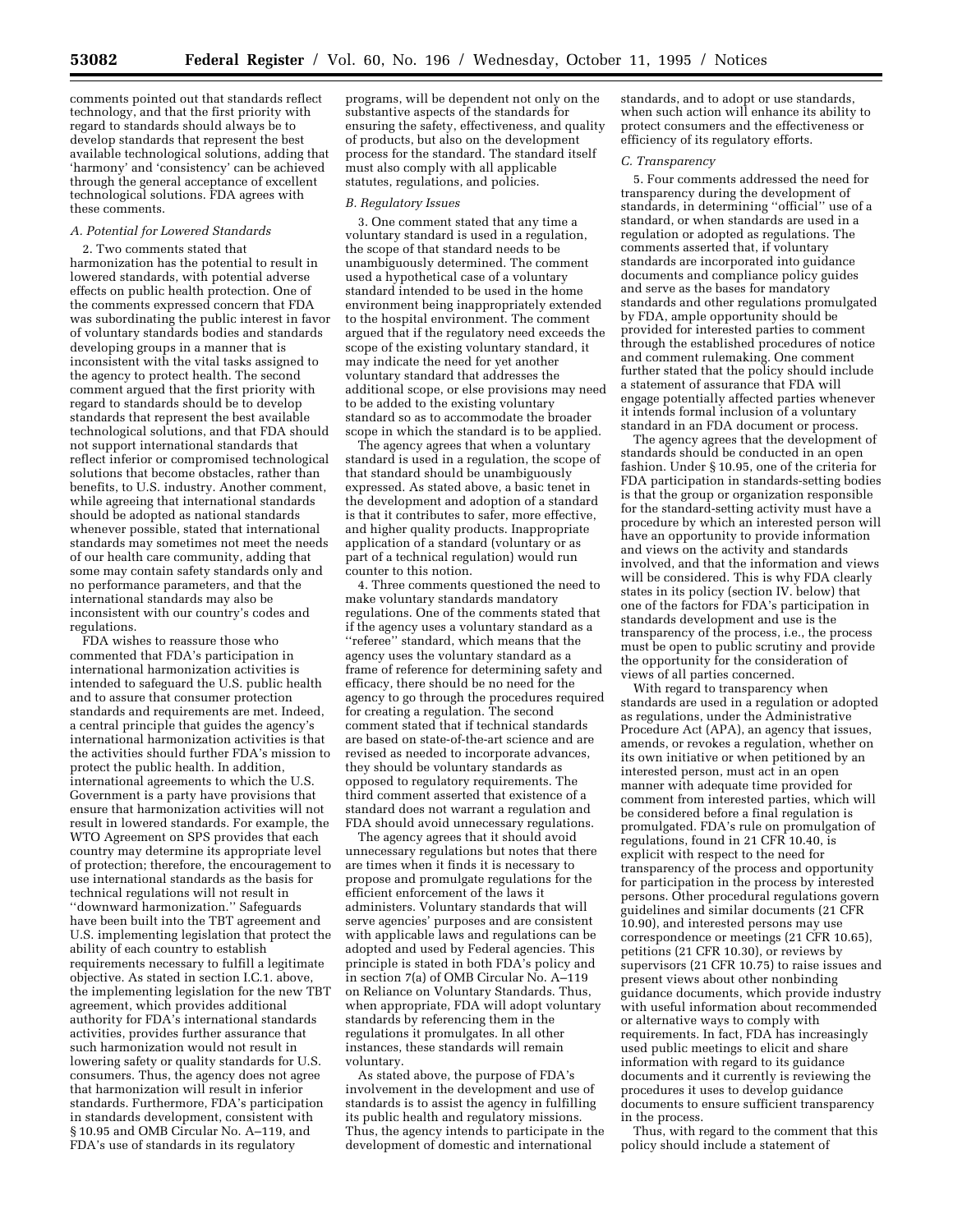assurance that FDA will engage potentially interested parties whenever it intends formal inclusion of a voluntary standard in an FDA document or process, the agency finds that it is not necessary to do so as part of this document because there are established mechanisms under the APA and the agency's administrative practices and procedure regulations for obtaining and considering views of interested persons. Of course, FDA is not foreclosing future consideration of additional mechanisms toward this end.

# *D. Comments on Specific Issues*

6. One comment suggested the alternative language, ''The standard contributes to safe and effective products that meet consumers' requirements for quality,'' instead of ''The standard contributes to safer, more effective, and higher quality products'' (section III.A.1., proposed policy) and ''The standard, if adhered to, would help ensure the safety, effectiveness, or quality of products'' (section III.D.1., proposed policy). The alternative language was offered to simplify future negotiations and to allow the agency to participate more fully in standards development and promulgation. The comment also questioned the use of the terms 'safer' and 'more effective' in section III.A.1. of the proposed policy (see above) because it is not clear what the measures for 'safer' and 'more effective' are. The comment further stated that the term ''higher quality'' is relative, leaving open to question who determines higher quality. Finally, the comment added that an international standard could conceivably result in requirements for the same degree of safety, effectiveness, and quality as those required by FDA.

The agency is revising the policy in a manner similar to that suggested by the comment. FDA agrees that an international standard could indeed result in requirements for the same degree of safety, effectiveness, and quality as required by FDA. In fact, one of FDA's guiding principles in its international harmonization activities is that FDA should accept, where legally permissible, equivalent standards of other countries provided such standards meet FDA's goals to facilitate the availability of safe, effective, and properly labeled products. The agency further agrees that the alternative language would allow the agency more flexibility to participate in standards development, without compromising public health, and is therefore amending the policy accordingly.

7. One comment supported FDA's intent to develop standards on the basis of sound scientific and technical information. The comment added that the use of sound scientific and technical information will permit the development of food regulations and standards that cannot be misconstrued as unreasonable trade barriers. However, the comment cautioned that a decision on participation in standards development should be based on the purpose of the standard, not whether the standard is based on sound scientific and technical information.

The agency agrees that while all standards should be based on sound scientific and

technical information, not all scientifically sound standards will serve purposes justifying the agency's participation in developing them. FDA's regulation on participation in outside standard-setting activities states that not only will the activity be based upon consideration of sound scientific and technological information, but it also will be designed to protect the public against unsafe, ineffective, or deceptive products and practices (21 CFR 10.95(d)(5)(i)). In addition, OMB Circular No. A–119 states that it is the policy of the Federal Government to participate in voluntary standards bodies when such participation is in the public interest and is compatible with agencies' missions, authorities, priorities, and budget resources. The OMB Circular adds that the providing of agency support to a voluntary standards activity should be limited to that which is clearly in furtherance of an agency's mission and responsibility. These directives are adequately reflected in the policy.

8. One comment suggested that proposed section III.A.4., "The development of an international standard that achieves the agency's public health objectives is generally, but not always, given a higher priority than the development of a domestic standard,'' be deleted because it is made clear in other parts of the draft policy that FDA complies with U.S. obligations under the GATT, other international trade agreements, and OMB Circular No. A–119.

The agency agrees that the draft policy document does make clear that FDA complies with U.S. obligations under international agreements and the OMB Circular. However, the agency does not agree that proposed section III.A.4. should be deleted. FDA's belief that the development of an international standard that achieves the agency's public health objectives is generally (but not always) given a higher priority than the development of a domestic standard, is an important factor on which agency participation in standards development is based and merits being clearly delineated. This is more so because proposed section III (section VI. of this document), FDA Policy on Standards, is intended to stand on its own as the agency's policy on harmonization of standards and, therefore, needs to be as complete as possible.

FDA emphasizes that there are three routes to development of a harmonized international standard, all of which are favored under the FDA policy: (1) The U.S. voluntary standards community or an agency, such as FDA, develops a U.S. standard and takes it to an international forum so it can be made an international standard; (2) a standard already developed in an international forum (or by another country or a regional standards body) is adopted as a U.S. voluntary or regulatory standard; or (3) a new international standard is developed, ''from scratch,'' in an international forum. Which of these routes is followed in the particular case will vary with the facts of that case. While starting a standards activity in an international forum offers many efficiencies in avoiding duplication of effort, there will continue to be times when it makes sense first to develop a domestic standard

(voluntary or regulatory) and then to take it, as appropriate, to an international forum.

9. One comment asserted that the intent of proposed factors III.A.6. and III.D.6., which state: ''Wherever appropriate for the product, the standard stresses product performance rather than product design, but where necessary, covers all factors required to ensure safety, effectiveness, and quality,'' was not clear. The comment added that inspection can be used to prevent poor quality products from being consumed but that safety cannot be inspected into a product. The comment stated further that safety must be designed into products during development, subsequent manufacturing, packaging, and transport. Further, the comment stated that product performance or product functionality issues with regard to safety are the primary focus in the development of food regulations, and therefore, the comment recommended alternative language to that in the proposed policy: ''Wherever appropriate for the product, the standard stresses product safety, performance, and functionality, but where necessary, covers all factors required to ensure safety and effectiveness, including product and process design, and process performance.''

The agency believes that the suggested language is helpful in capturing FDA's intentions in formulating these factors as the basis for participation in standards development, and use of standards in its regulatory programs. Therefore, the agency is making editorial changes in the factors along the lines suggested in the comment.

#### *E. Other Comments*

10. One comment recommended that FDA review and revise current U.S. guidelines for toxicity testing of food additives as outlined in the *Toxicological Principles for the Safety Assessment of Direct Food Additives and Color Additives Used in Food (Redbook I)*, as well as the proposed guidelines set forth in the revised draft, *Redbook II*, and harmonize with those recommended by the OECD. The comment added that this will allow more universal acceptance of results performed throughout the world and will minimize the need to repeat expensive testing to meet different testing standards in different countries.

The agency has stated that standards activities of organizations such as OECD are often important to FDA, and that the development of international standards, and harmonization with international standards if they achieve the agency's public health objectives, will in most instances be given a high priority.

The agency announced that the draft *Redbook II* was available (March 29, 1993, 58 FR 16536) and solicited comments on the draft revised guidelines. *Redbook II* is being finalized in light of comments received by the agency, including a comment that the guidelines should be harmonized with those of the OECD; the final revised *Redbook II* has yet to be issued. The agency notes that, in revising the guidelines in the *Redbook*, it took into account the fact that differences among guidelines can result in unnecessary duplication of effort and inefficient use of